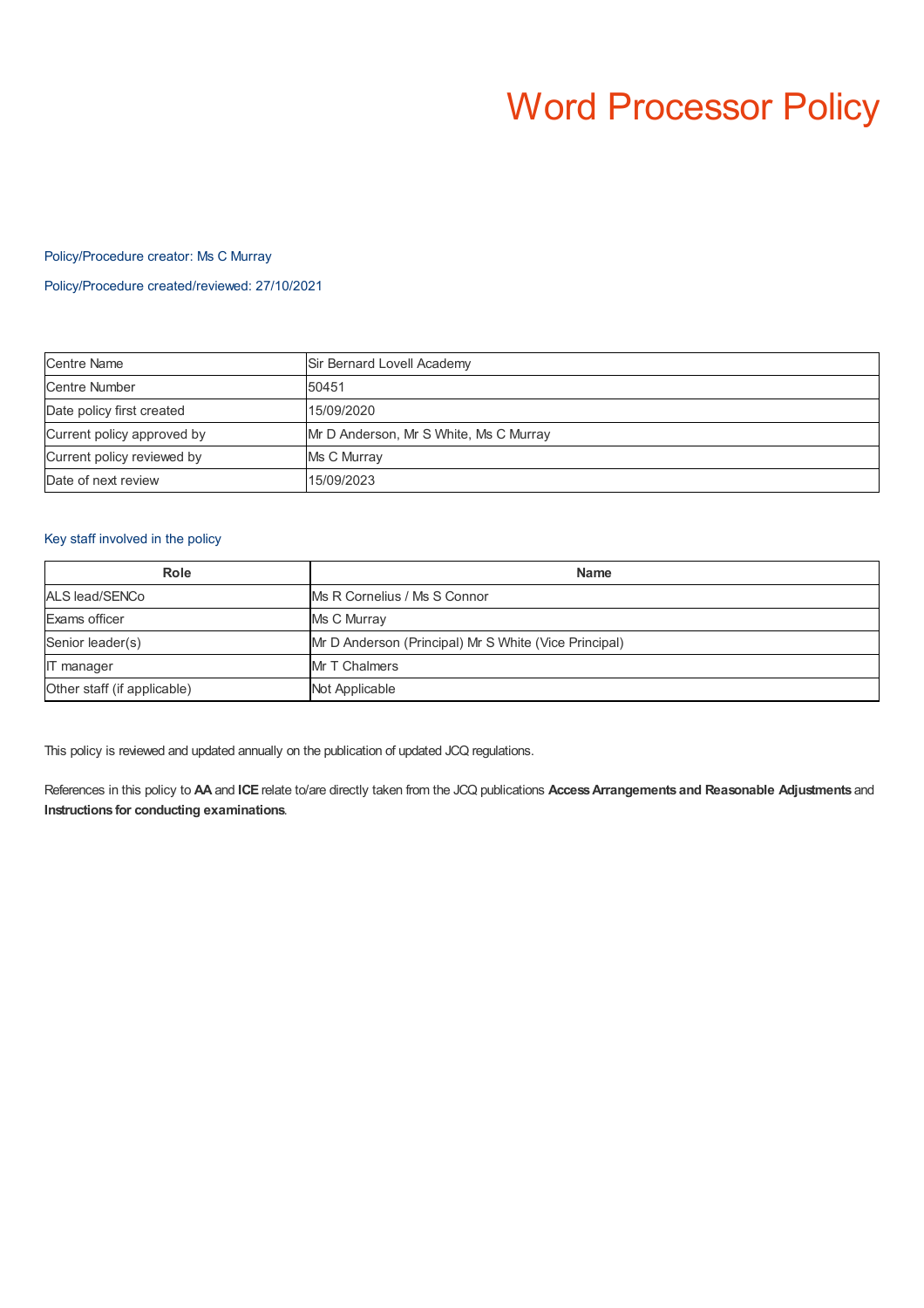# Introduction

(updated 2021/22) The use of a word processor in exams and assessments is an available access arrangement/reasonable adjustment.

The purpose of an access arrangement/reasonable adjustment is to ensure, where possible, that barriers to assessment are removed for a disabled candidate preventing him/her from being placed at a substantial disadvantage as a consequence of persistent and significant difficulties.

The following principles are applied to access arrangements at Sir Bernard Lovell Academy:

- (updated 2021/22) The purpose of an access arrangement/reasonable adjustment is to ensure, where possible, that barriers to assessment are removed for a disabled candidate preventing them from being placed at a substantial disadvantage as a consequence of persistent and significant difficulties. The integrity of the assessment is maintained, whilst at the same time providing access to assessments for a disabled candidate. (AA 4.2.1)
- (updated 2021/22) Although access arrangements/adjustments are intended to allow access to assessments, they are not granted where they will compromise the assessment objectives of the specification in question. (AA 4.2.2)
- (updated 2021/22) Candidates may not require the same access arrangements/reasonable adjustments in each specification. Subjects and their methods of assessments may vary, leading to different demands of the candidate. ALS leads/SENCos must consider the need for access arrangements/reasonable adjustments on a subject-by-subject basis. (AA 4.2.3)
- (updated 2021/22) The Additional Learning Support lead/SENCo must ensure that the proposed access arrangement/reasonable adjustment does not unfairly disadvantage or advantage a candidate. (AA 4.2.1)
- (updated 2021/22) The candidate must have had appropriate opportunities to practice using the access arrangement(s)/reasonable adjustments before his/her first examination. (AA 4.2.7)

# Purpose of the policy

(updated 2021/22) This policy details how Sir Bernard Lovell Academy complies with AA, chapter 4 (Managing the needs of candidates and principles for centres), section 5.8 (Word processor) and ICE, sections 14.20-25 (Word processors (computers, laptops and tablets) when awarding and allocating a candidate the use of word processor in examinations.

The term 'word processor' is used to describe for example, the use of a computer, laptop or tablet.

## The use of a word processor

Sir Bernard Lovell Academy will:

- allocate the use of a word processor to a candidate with the spelling and grammar check/predictive text disabled (switched off) where it is their normal way of working within the centre (AA 5.8.1)
- (updated 2021/22) award the use of a word processor to candidates where appropriate to their needs (AA 5.8.4)

For example, a candidate with:

- a learning difficulty which has a substantial and long term adverse effect on his/her ability to write legibly
- a medical condition
- a physical disability
- a sensory impairment
- planning and organisational problems when writing by hand
- poor handwriting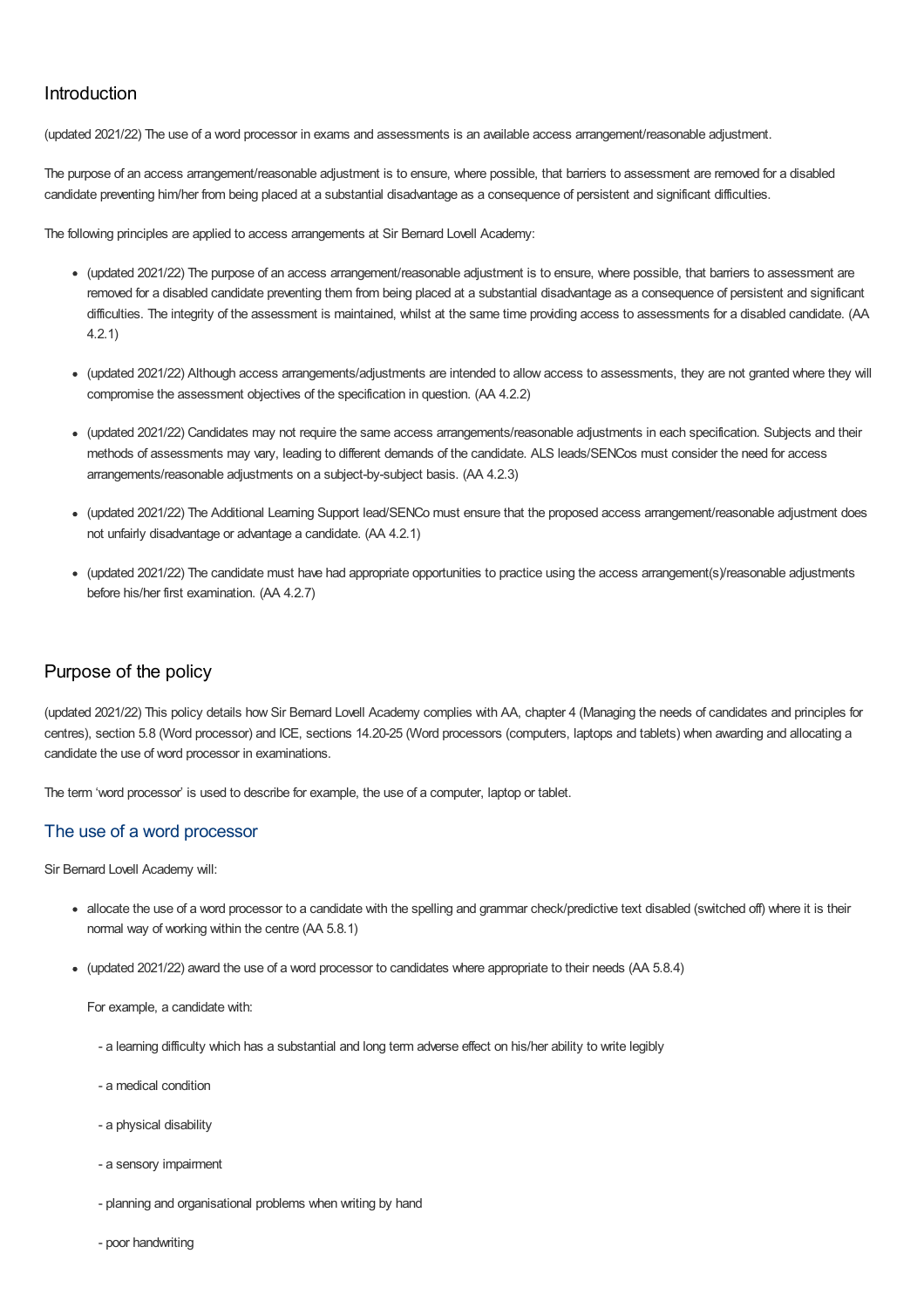- only permit the use of a word processor where the integrity of the assessment can be maintained (AA 4.2.1)
- not grant the use of a word processor where it will compromise the assessment objectives of the specification in question (AA 4.2.2)
- consider on a subject-by-subject basis if the candidate will need to use a word processor in each specification (AA 4.2.3)
- (update 2021/22) process access arrangements/reasonable adjustments at the start of the course, or as soon as practicable having firmly established a picture of need and normal way of working, ensuring arrangements are always approved before an examination or assessment (AA 4.2.4)
- provide the use of word processors to candidates in non-examination assessment components as standard practice unless prohibited by the specification (AA 5.8.2)

Sir Bernard Lovell Academy will not:

• (updated 2021/22) simply grant the use of a word processor to a candidate because he/she now wants to type rather than write in examinations or can work faster on a keyboard, or because he/she uses a laptop at home (AA 5.8.4)

#### **Exceptions**

The only exceptions to the above where the use of a word processor would be considered for a candidate, would be:

- in the event of a temporary injury or impairment, or a diagnosis of a disability or manifestation of an impairment relating to an existing disability arising after the start of the course (AA 4.2.4)
- (updated 2021/22) where the curriculum is delivered electronically and the centre provides word processors to all candidates (AA 5.8.4)

Other centre specific information relating to the use of a word processor:

#### Not Applicable

#### Arrangements at the time of the assessment for the use of a word processor

A candidate using a word processor is accommodated as follows:

In the normal exam hall / room with the main cohort unless candidate has additional access arrangements to be taken into account. Sat at back of room to ensure no one can see laptop screen with distance between them and the last row of written exams to minimise noise of keyboard.

In compliance with the regulations, Sir Bernard Lovell Academy:

- provides a word processor with the spelling and grammar check facility/predictive text disabled (switched off) unless an awarding body's specification says otherwise (ICE 14.20)
- (where a candidate is to be seated with the main cohort without the use of a power point) checks the battery capacity of the word processor before the candidate's exam to ensure that the battery is sufficiently charged for the entire duration of the exam (ICE 14.21)
- ensures the candidate is reminded to ensure that the centre number, candidate number and the unit/component code appear on each page as a header or footer e.g. 12345/8001 – 6391/01 (ICE 14.22)
- if a candidate is using a software application that does not allow for the insertion of a header or footer, once the candidate has completed the examination and printed off their typed script, he/she is instructed to handwrite their details as a header or footer; the candidate is supervised throughout this process to ensure that he/she is solely performing this task and not re-reading their answers or amending their work in any way (ICE 14.22)
- ensures the candidate understands that each page of the typed script must be numbered, e.g. page 1 of 6 (ICE 14.23)
- (updated 2021/22) ensures the candidate is reminded to save his/her work at regular intervals (or where possible, an IT technician will set up 'autosave' on each laptop/tablet to ensure that if there is a complication or technical issue, the candidate's work is not lost) (ICE14.24)
- instructs the candidate to use a minimum of 12pt font and double spacing to make marking easier for examiners (ICE 14.24)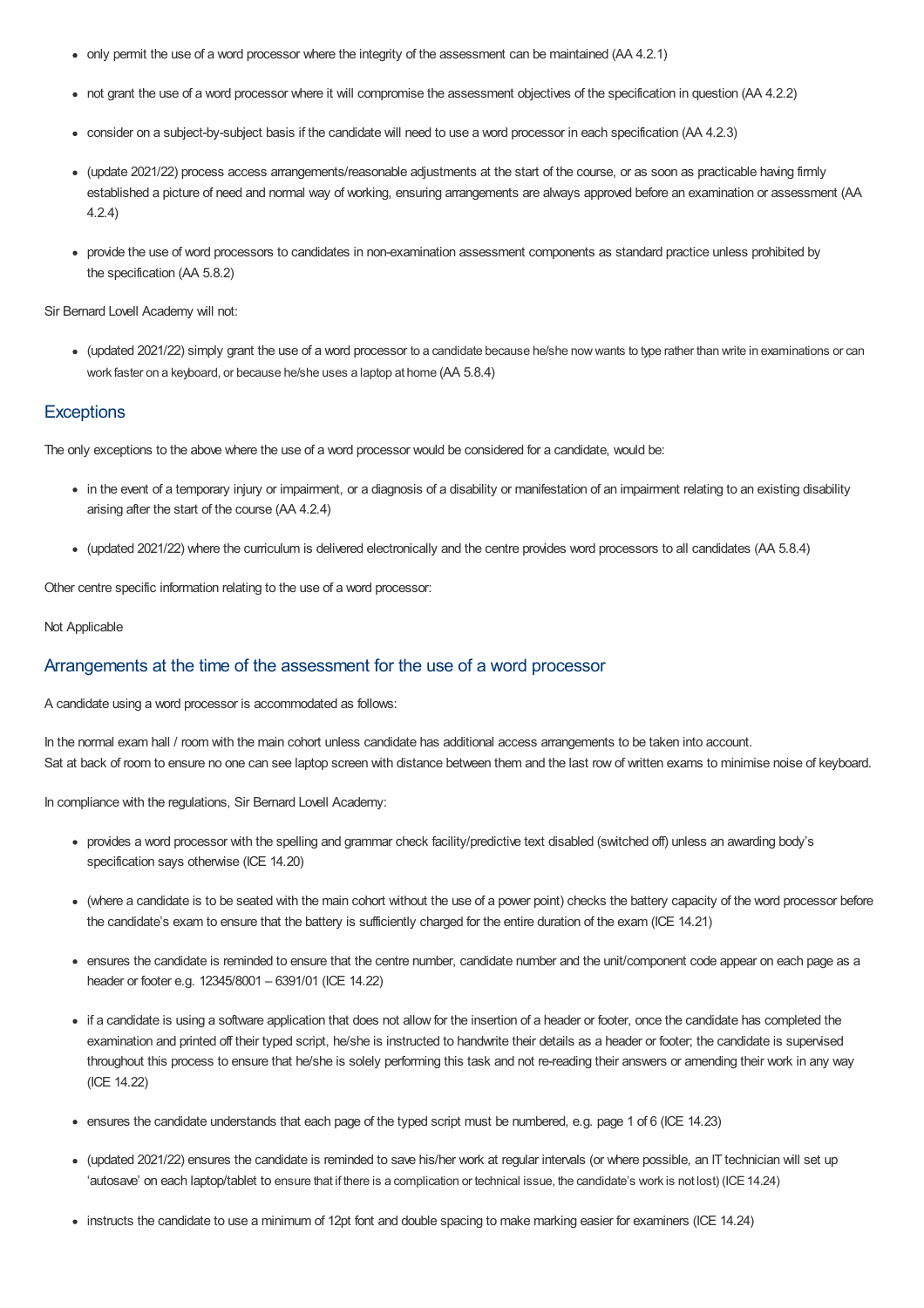Sir Bernard Lovell Academy will ensure the word processor (ICE 14.25):

- is only used in a way that ensures a candidate's script is produced under secure conditions
- is not used to perform skills which are being assessed
- is not connected to an intranet or any other means of communication
- is in good working order at the time of the exam
- is accommodated in such a way that other candidates are not disturbed and cannot read the screen
- is used as a typewriter, not as a database, although standard formatting software is acceptable and is not connected to an intranet or any other means of communication
- is cleared of any previously stored data
- does not give the candidate access to other applications such as a calculator (where prohibited in the examination), spreadsheets etc.
- does not include graphic packages or computer aided design software unless permission has been given to use these
- does not have any predictive text software or an automatic spelling and grammar check enabled unless the candidate has been permitted a scribe or is using speech recognition technology (a scribe cover sheet must be completed), or the awarding body's specification permits the use of automatic spell checking
- does not include speech recognition technology unless the candidate has permission to use a scribe or relevant software
- is not used on the candidate's behalf by a third party unless the candidate has permission to use a scribe

#### Portable storage medium

Sir Bernard Lovell Academy will ensure that any portable storage medium (e.g. a memory stick) used:

(ICE 14.25)

- is provided by the centre
- is cleared of any previously stored data

#### Printing the script after the exam has ended

Sir Bernard Lovell Academy will ensure that:

(ICE 14.25)

- the word processor is either connected to a printer so that a script can be printed off, or have the facility to print from a portable storage medium
- the candidate is present to verify that the work printed is his/her own
- a word processed script is attached to any answer booklet which contains some of the answers
- where an awarding body requires a cover sheet to be completed this is included with the candidate's typed script (according to the relevant awarding body's instructions)
- if a candidate omits to insert the required header or footer, he/she is instructed to handwrite the details as a header or footer; the candidate is supervised throughout this process to ensure that he/she is solely performing this task and not re-reading their answers or amending their work in any way (ICE 14.22)

Other centre specific information relating to arrangements at the time of the assessment:

Candidate signs copy of printed work to verify it is their own work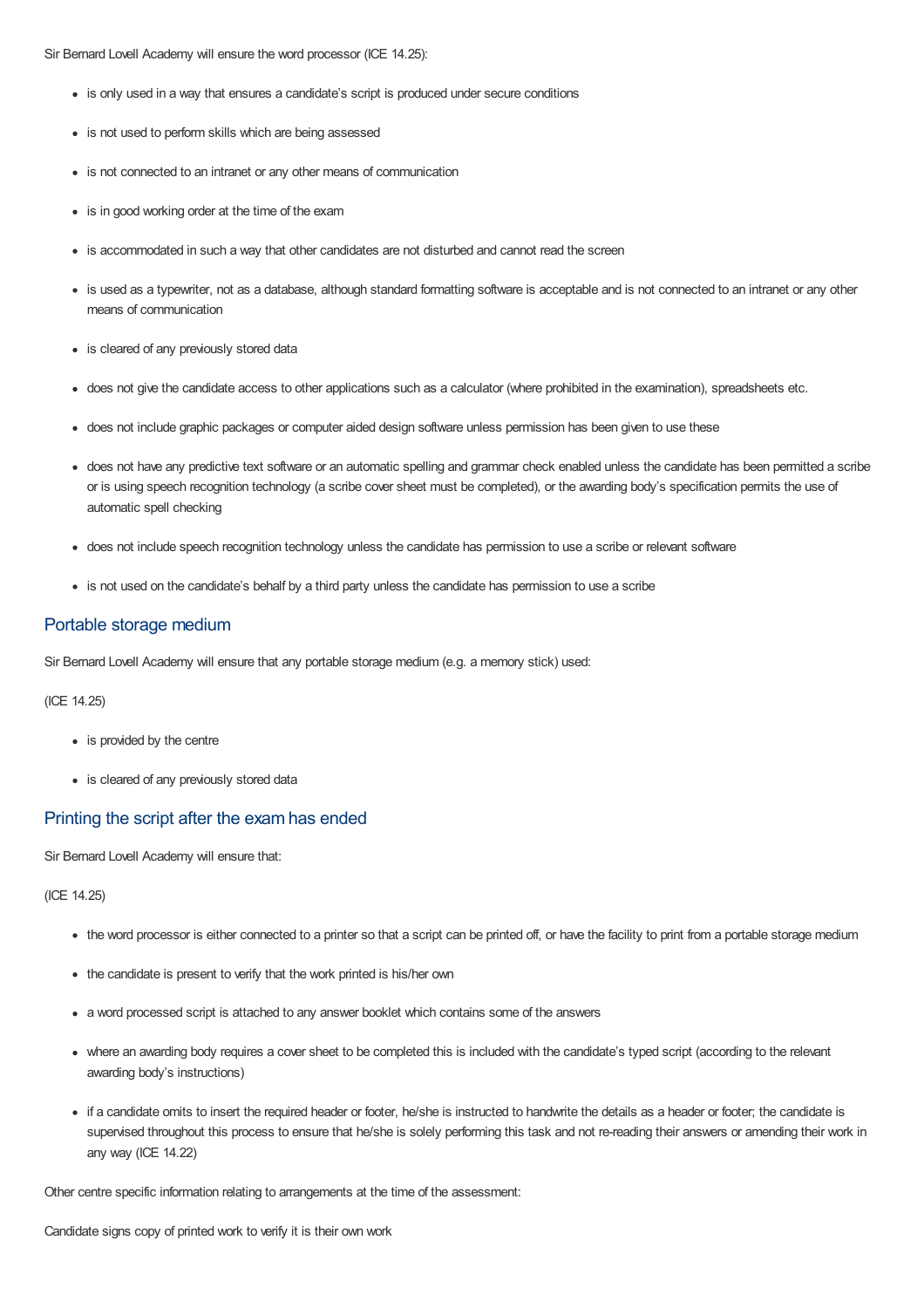## **Statement**

JCQ regulations (**AccessArrangements and Reasonable Adjustments**, section 5.8) state: A member of the centre's senior leadership team must produce a statement for inspection purposes which details the criteria the centre uses to award and allocate word processors for examinations.

## The criteria used to award and allocate word processors for examinations

Sir Bernard Lovell Academy confirms the normal way of working in examinations is:

candidates handwrite responses on their examination scripts (an exception to this is where a candidate may have an approved access arrangement in place, for example the use of a scribe/speech recognition technology)

#### Awarding the use of word processors

There are exceptions when Sir Bernard Lovell Academy may award a candidate the use of a word processor in examinations where:

- the candidate has a firmly established need
- it reflects the candidate's normal way of working
- by not being awarded a word processor the candidate would be at a substantial disadvantage to other candidates

This may include where a candidate has, for example:

- a learning difficulty which has a substantial and long term adverse effect on his/her ability to write legibly
	- a medical condition
	- a physical disability
	- a sensory impairment
	- planning and organisational problems when writing by hand
	- poor handwriting

#### (This list is not exhaustive)

The only exceptions to the above where the use of a word processor may also be considered for a candidate would be:

- on a temporary basis as a consequence of a temporary injury at the time of the assessment
- where a subject within the curriculum is delivered electronically and the centre provides word processors to all candidates

Other centre specific information relating to awarding the use of a word processor:

#### Not applicable

# Allocating the use of word processors at the time of the assessment

Appropriate exam-compliant word processors will be allocated by:

• the IT department in liaison with the ALS lead/SENCo and the exams officer

In exceptional circumstances where the number of compliant word processors may be insufficient for the cohort of candidates approved to use them in an exam session:

- the cohort will be split into two groups
- one group will sit the exam earlier than or later than the awarding body's published start time
- the security of the exam will be maintained at all times and candidates will be supervised in line with section 7.2 of ICE